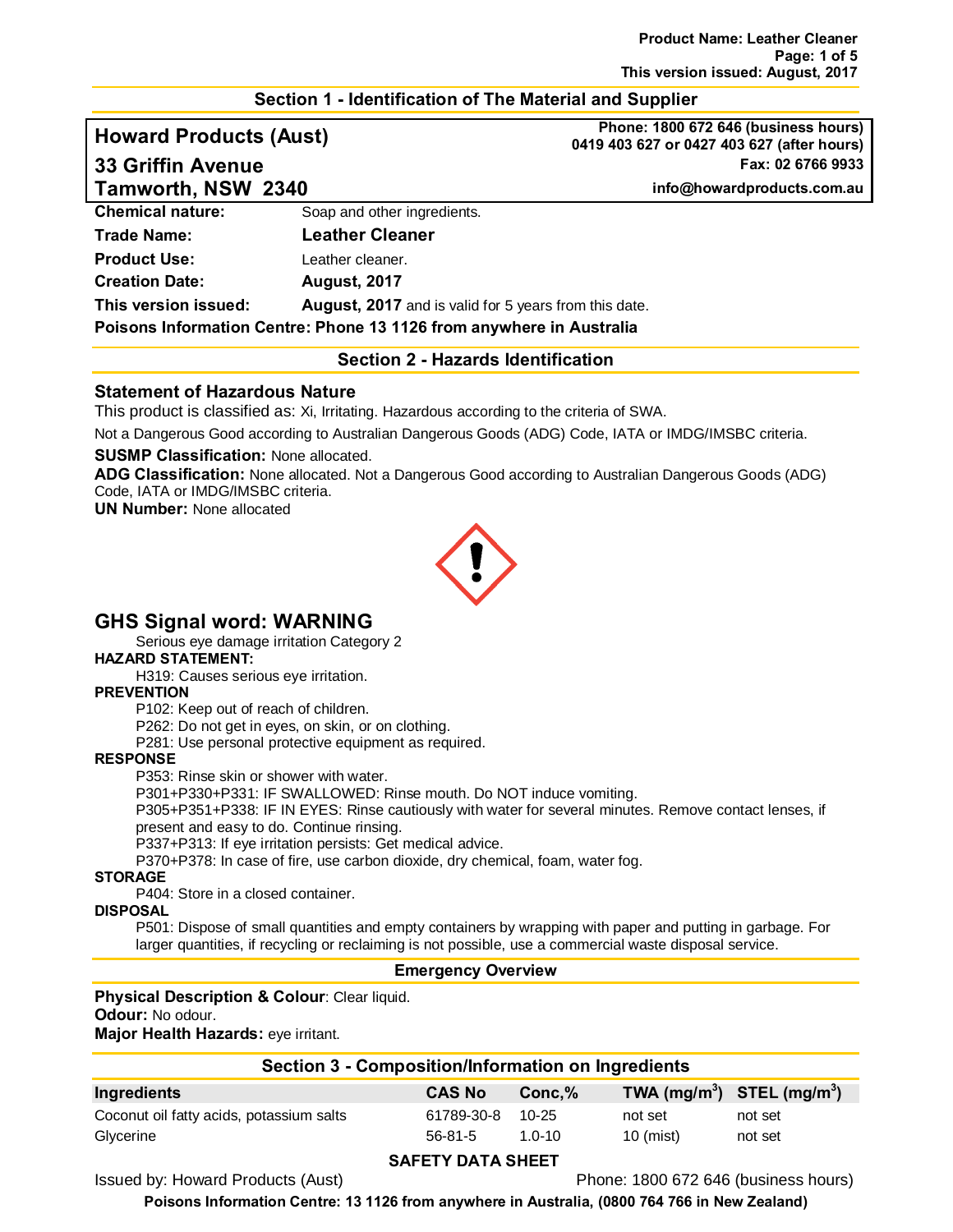Cocamidopropyl Hydroxysultaine 68139-30-0 1.0-10 not set not set

This is a commercial product whose exact ratio of components may vary slightly. Minor quantities of other non hazardous ingredients are also possible.

The SWA TWA exposure value is the average airborne concentration of a particular substance when calculated over a normal 8 hour working day for a 5 day working week. The STEL (Short Term Exposure Limit) is an exposure value that may be equalled (but should not be exceeded) for no longer than 15 minutes and should not be repeated more than 4 times per day. There should be at least 60 minutes between successive exposures at the STEL. The term "peak "is used when the TWA limit, because of the rapid action of the substance, should never be exceeded, even briefly.

#### **Section 4 - First Aid Measures**

#### **General Information:**

You should call The Poisons Information Centre if you feel that you may have been poisoned, burned or irritated by this product. The number is 13 1126 from anywhere in Australia (0800 764 766 in New Zealand) and is available at all times. Have this SDS with you when you call.

**Inhalation:** First aid is not generally required. If in doubt, contact a Poisons Information Centre or a doctor. **Skin Contact:** Wash gently and thoroughly with water (use non-abrasive soap if necessary) for 5 minutes or until chemical is removed.

**Eye Contact:** Immediately flush the contaminated eye(s) with lukewarm, gently flowing water for 15 minutes or until the product is removed, while holding the eyelid(s) open. Take care not to rinse contaminated water into the unaffected eye or onto the face. Obtain medical attention immediately. Take special care if exposed person is wearing contact lenses.

**Ingestion:** If product is swallowed or gets in mouth, do NOT induce vomiting; wash mouth with water and give some water to drink. If symptoms develop, or if in doubt contact a Poisons Information Centre or a doctor.

# **Section 5 - Fire Fighting Measures**

**Fire and Explosion Hazards**: The major hazard in fires is usually inhalation of heated and toxic or oxygen deficient (or both), fire gases. There is no risk of an explosion from this product under normal circumstances if it is involved in a fire.

Fire decomposition products from this product may be toxic if inhaled. Take appropriate protective measures. **Extinguishing Media:** In case of fire, use carbon dioxide, dry chemical, foam, water fog.

**Fire Fighting:** If a significant quantity of this product is involved in a fire, call the fire brigade.

| <b>Flash point:</b>              | No data  |
|----------------------------------|----------|
| <b>Upper Flammability Limit:</b> | No data. |
| <b>Lower Flammability Limit:</b> | No data. |
| <b>Autoignition temperature:</b> | No data. |
| <b>Flammability Class:</b>       | No data. |

#### **Section 6 - Accidental Release Measures**

**Accidental release:** This product is sold in small packages, and the accidental release from one of these is not usually a cause for concern. For minor spills, clean up, rinsing to sewer and put empty container in garbage. Although no special protective clothing is normally necessary because of occasional minor contact with this product, it is good practice to wear impermeable gloves when handling chemical products. In the event of a major spill, prevent spillage from entering drains or water courses and call emergency services.

#### **Section 7 - Handling and Storage**

**Handling:** Keep exposure to this product to a minimum, and minimise the quantities kept in work areas. Check Section 8 of this SDS for details of personal protective measures, and make sure that those measures are followed. The measures detailed below under "Storage" should be followed during handling in order to minimise risks to persons using the product in the workplace. Also, avoid contact or contamination of product with incompatible materials listed in Section 10.

**Storage:** Make sure that the product does not come into contact with substances listed under "Incompatibilities" in Section 10. Some liquid preparations settle or separate on standing and may require stirring before use. Check packaging - there may be further storage instructions on the label.

## **Section 8 - Exposure Controls and Personal Protection**

The following Australian Standards will provide general advice regarding safety clothing and equipment: Respiratory equipment: **AS/NZS 1715**, Protective Gloves: **AS 2161**, Occupational Protective Clothing: AS/NZS 4501 set 2008, Industrial Eye Protection: **AS1336** and **AS/NZS 1337**, Occupational Protective Footwear: **AS/NZS2210**.

## **SAFETY DATA SHEET**

Issued by: Howard Products (Aust) Phone: 1800 672 646 (business hours) **Poisons Information Centre: 13 1126 from anywhere in Australia, (0800 764 766 in New Zealand)**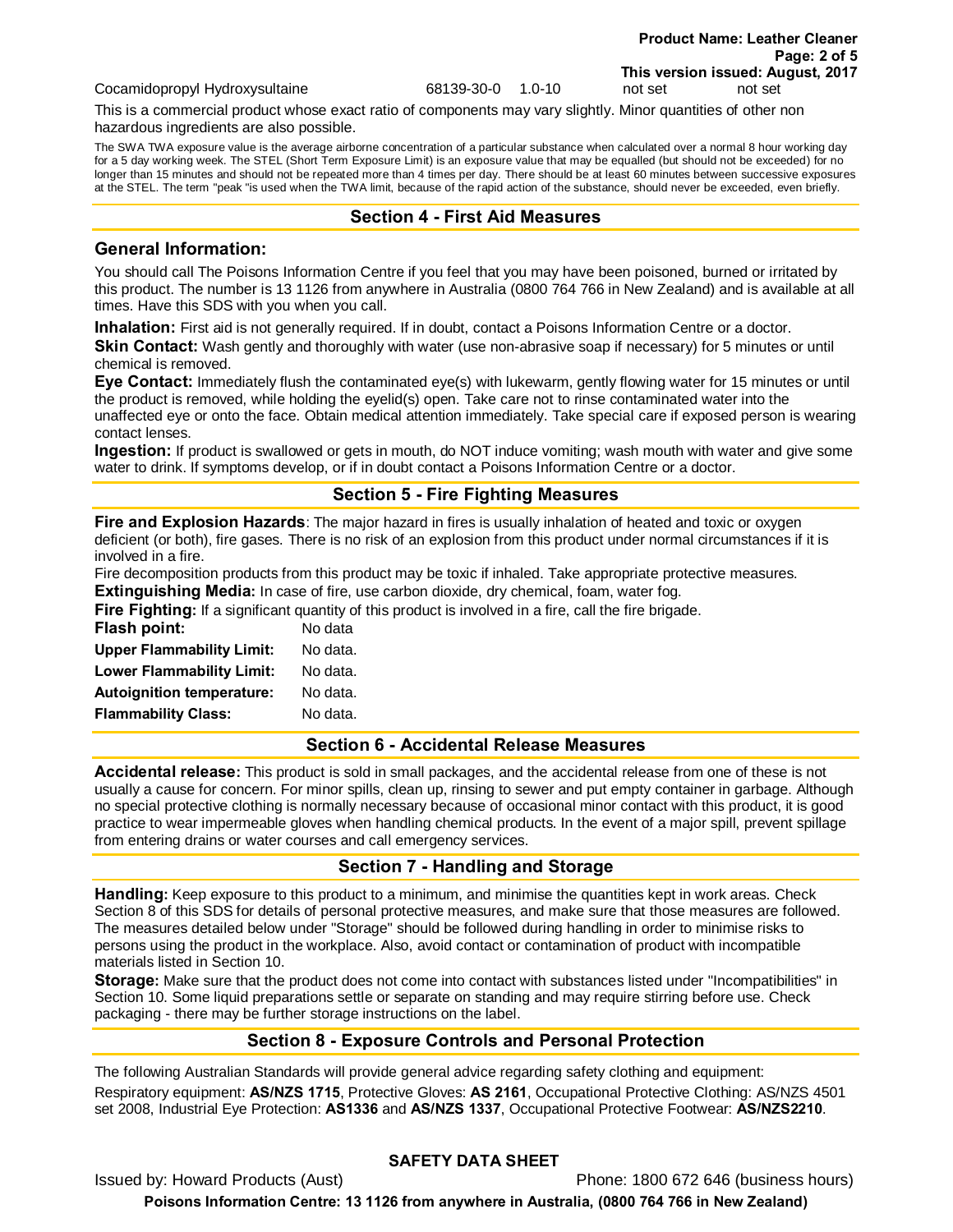**SWA Exposure Limits TWA (mg/m3**

Glycerine **10** (mist) not set and set all of the control of set and set all of the control of set and set all of the control of the control of the control of the control of the control of the control of the control of the

No special equipment is usually needed when occasionally handling small quantities. The following instructions are for bulk handling or where regular exposure in an occupational setting occurs without proper containment systems. **Ventilation:** No special ventilation requirements are normally necessary for this product. However make sure that the work environment remains clean and that vapours and mists are minimised.

**Eye Protection:** Protective glasses or goggles should be worn when this product is being used. Failure to protect your eyes may cause them harm. Emergency eye wash facilities are also recommended in an area close to where this product is being used.

**Skin Protection:** You should avoid contact even with mild skin irritants. Therefore you should wear suitable impervious elbow-length gloves and facial protection when handling this product for lengthy periods. See below for suitable material types.

**Protective Material Types:** We suggest that protective clothing be made from the following materials: rubber. **Respirator:** Usually, no respirator is necessary when using this product. However, if you have any doubts consult the Australian Standard mentioned above.

Eyebaths or eyewash stations and safety deluge showers should, if practical, be provided near to where this product is being handled commercially.

**Section 9 - Physical and Chemical Properties:**

| <b>Physical Description &amp; colour:</b> | Clear liquid.                                    |
|-------------------------------------------|--------------------------------------------------|
| Odour:                                    | No odour.                                        |
| <b>Boiling Point:</b>                     | >110°C at 100kPa                                 |
| <b>Freezing/Melting Point:</b>            | No specific data. Liquid at normal temperatures. |
| <b>Volatiles:</b>                         | No data.                                         |
| <b>Vapour Pressure:</b>                   | < 6.6 kPa (temperature not stated)               |
| <b>Vapour Density:</b>                    | ا>                                               |
| <b>Specific Gravity:</b>                  | 1.009                                            |
| <b>Water Solubility:</b>                  | Miscible.                                        |
| pH:                                       | No data.                                         |
| <b>Volatility:</b>                        | No data.                                         |
| <b>Odour Threshold:</b>                   | No data.                                         |
| <b>Evaporation Rate:</b>                  | No data.                                         |
| <b>Coeff Oil/water Distribution:</b>      | No data                                          |
| <b>Autoignition temp:</b>                 | No data.                                         |

## **Section 10 - Stability and Reactivity**

**Reactivity:** This product is unlikely to react or decompose under normal storage conditions. However, if you have any doubts, contact the supplier for advice on shelf life properties.

**Conditions to Avoid:** None known.

**Incompatibilities:** No particular Incompatibilities.

**Fire Decomposition:** Combustion forms carbon dioxide, and if incomplete, carbon monoxide and possibly smoke. Water is also formed. May form nitrogen and its compounds, and under some circumstances, oxides of nitrogen. Occasionally hydrogen cyanide gas in reducing atmospheres. May form oxides of sulfur (sulfur dioxide is a respiratory hazard) and other sulfur compounds. Most will have a foul odour. Potassium compounds. Carbon monoxide poisoning produces headache, weakness, nausea, dizziness, confusion, dimness of vision, disturbance of judgment, and unconsciousness followed by coma and death.

**Polymerisation:** This product will not undergo polymerisation reactions.

# **Section 11 - Toxicological Information**

**Local Effects:** 

**Target Organs:** There is no data to hand indicating any particular target organs.

## **Classification of Hazardous Ingredients**

Ingredient **Risk Phrases** 

No ingredient mentioned in the HSIS Database is present in this product at hazardous concentrations. **Glycerine:** LD<sub>50</sub> Oral, Rat 12600mg/kg LD<sub>50</sub> Dermal, Rabbit = 10000mg/kg

## **SAFETY DATA SHEET**

Issued by: Howard Products (Aust) Phone: 1800 672 646 (business hours)

**Poisons Information Centre: 13 1126 from anywhere in Australia, (0800 764 766 in New Zealand)**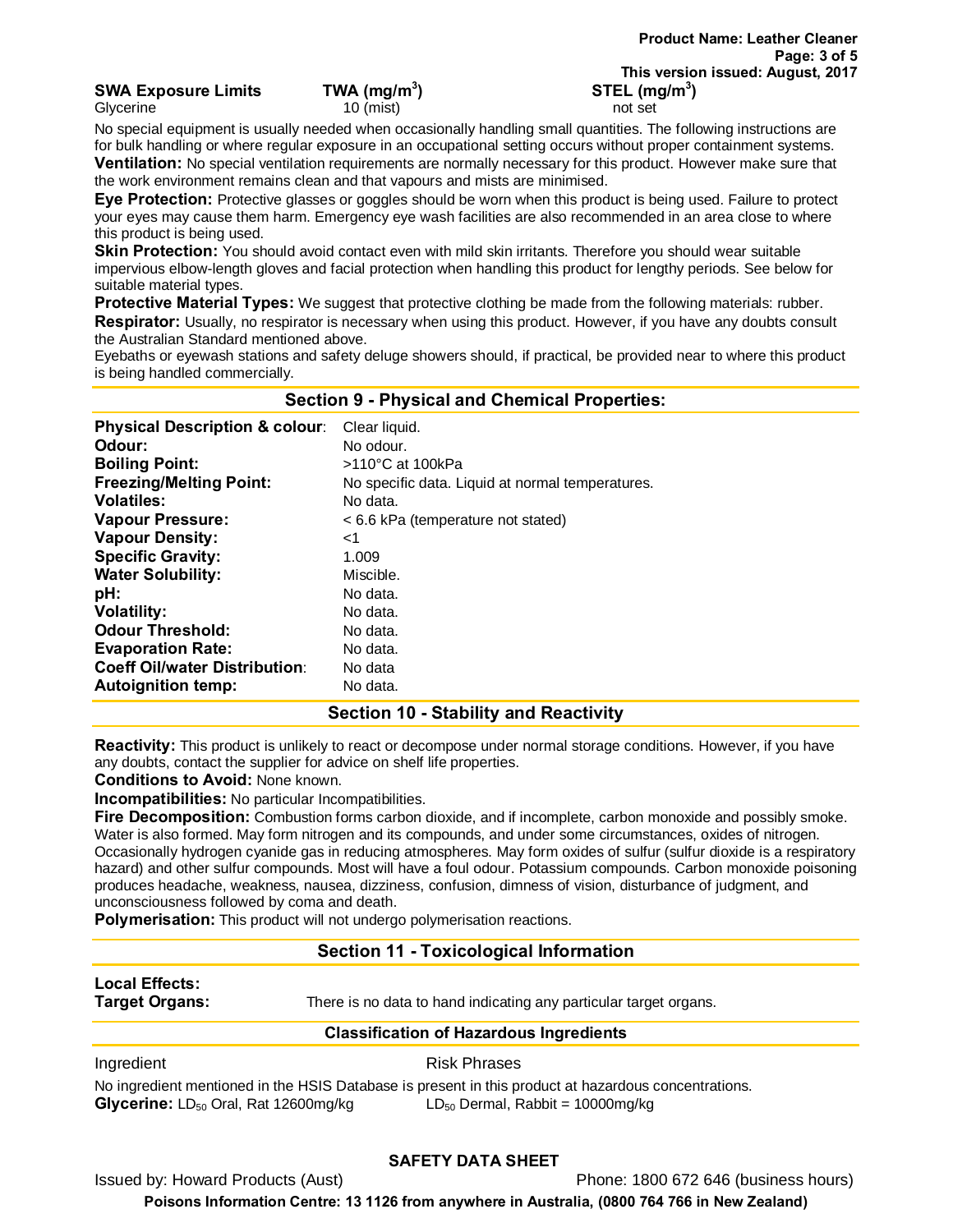#### **Potential Health Effects**

# **Inhalation:**

**Short Term Exposure:** Available data indicates that this product is not harmful. However product may be mildly irritating, although unlikely to cause anything more than mild transient discomfort.

**Long Term Exposure:** No data for health effects associated with long term inhalation.

# **Skin Contact:**

**Short Term Exposure:** Available data indicates that this product is not harmful. It should present no hazards in normal use. However product may be irritating, but is unlikely to cause anything more than mild transient discomfort. **Long Term Exposure:** No data for health effects associated with long term skin exposure.

# **Eye Contact:**

**Short Term Exposure:** This product is an eye irritant. Symptoms may include stinging and reddening of eyes and watering which may become copious. Other symptoms may also become evident. If exposure is brief, symptoms should disappear once exposure has ceased. However, lengthy exposure or delayed treatment may cause permanent damage.

**Long Term Exposure:** No data for health effects associated with long term eye exposure.

# **Ingestion:**

**Short Term Exposure:** Significant oral exposure is considered to be unlikely. Available data shows that this product is not harmful. However, this product may be irritating to mucous membranes but is unlikely to cause anything more than transient discomfort.

**Long Term Exposure:** No data for health effects associated with long term ingestion.

## **Carcinogen Status:**

**SWA:** No significant ingredient is classified as carcinogenic by SWA.

**NTP:** No significant ingredient is classified as carcinogenic by NTP.

**IARC:** No significant ingredient is classified as carcinogenic by IARC.

# **Section 12 - Ecological Information**

Insufficient data to be sure of status.

## **Section 13 - Disposal Considerations**

**Disposal:** Dispose of small quantities and empty containers by wrapping with paper and putting in garbage. For larger quantities, if recycling or reclaiming is not possible, use a commercial waste disposal service.

## **Section 14 - Transport Information**

**UN Number:** This product is not classified as a Dangerous Good by ADG, IATA or IMDG/IMSBC criteria. No special transport conditions are necessary unless required by other regulations.

# **Section 15 - Regulatory Information**

**AICS:** All of the significant ingredients in this formulation are compliant with NICNAS regulations.

## **Section 16 - Other Information**

**This SDS contains only safety-related information. For other data see product literature.**

| Acronyms:           |                                                                                                                        |
|---------------------|------------------------------------------------------------------------------------------------------------------------|
| <b>ADG Code</b>     | Australian Code for the Transport of Dangerous Goods by Road and Rail $(7th$ edition)                                  |
| <b>AICS</b>         | Australian Inventory of Chemical Substances                                                                            |
| <b>SWA</b>          | Safe Work Australia, formerly ASCC and NOHSC                                                                           |
| <b>CAS number</b>   | <b>Chemical Abstracts Service Registry Number</b>                                                                      |
| <b>Hazchem Code</b> | Emergency action code of numbers and letters that provide information to emergency<br>services especially firefighters |
| <b>IARC</b>         | International Agency for Research on Cancer                                                                            |
| <b>NOS</b>          | Not otherwise specified                                                                                                |
| <b>NTP</b>          | National Toxicology Program (USA)                                                                                      |
| <b>SUSMP</b>        | Standard for the Uniform Scheduling of Medicines & Poisons                                                             |
| <b>UN Number</b>    | United Nations Number                                                                                                  |
|                     | THIO ODO OHIMI DIODO OHD DEOT KIOWI EDOE OF THE HEALTH AND OAFETV HAZADD INFODIAATION OF THE DDODHOT AND HOM.          |

THIS SDS SUMMARISES OUR BEST KNOWLEDGE OF THE HEALTH AND SAFETY HAZARD INFORMATION OF THE PRODUCT AND HOW TO SAFELY HANDLE AND USE THE PRODUCT IN THE WORKPLACE. EACH USER MUST REVIEW THIS SDS IN THE CONTEXT OF HOW THE PRODUCT WILL BE HANDLED AND USED IN THE WORKPLACE.

## **SAFETY DATA SHEET**

Issued by: Howard Products (Aust) Phone: 1800 672 646 (business hours)

**Poisons Information Centre: 13 1126 from anywhere in Australia, (0800 764 766 in New Zealand)**